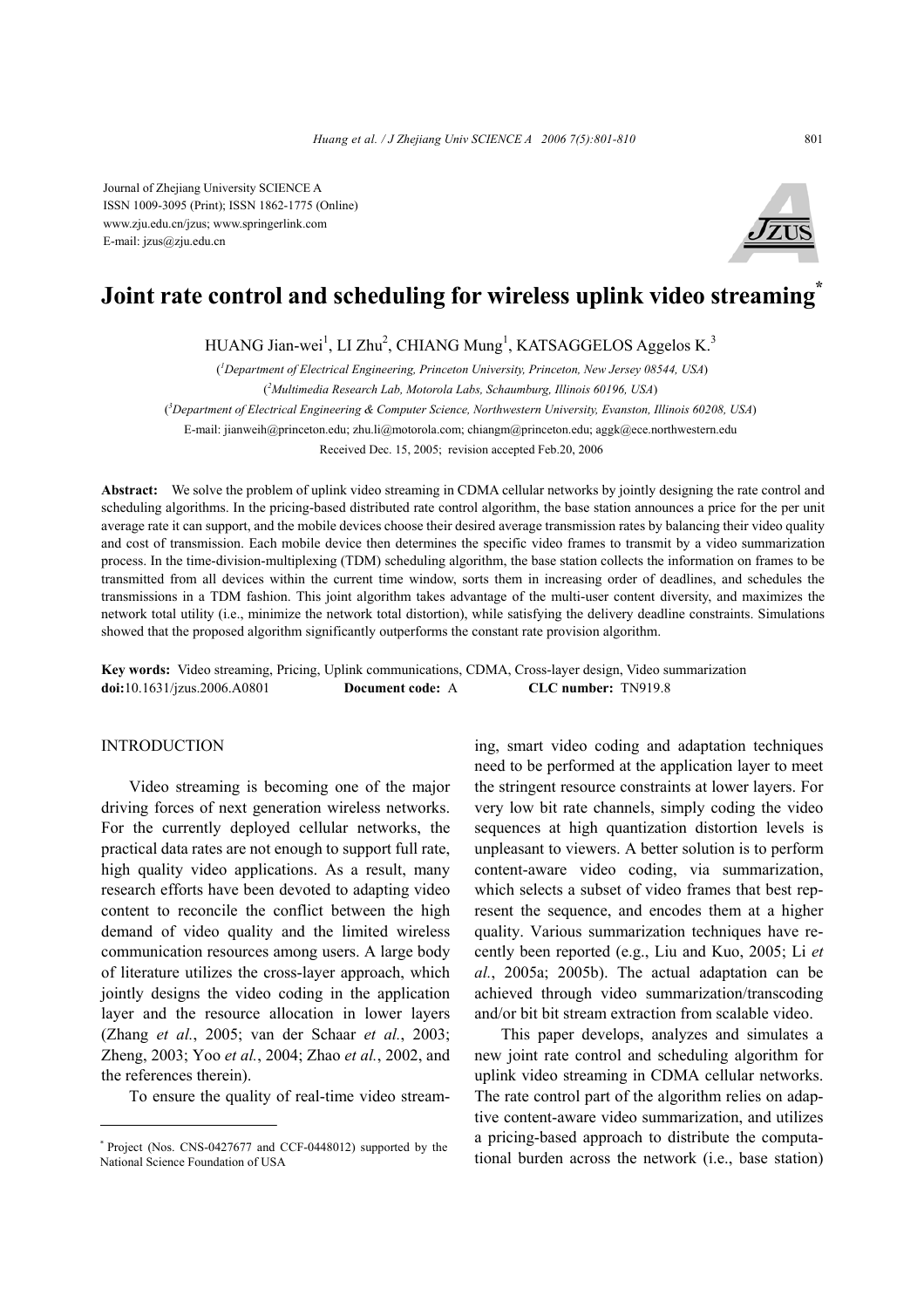and individual mobile users, and fully utilizes the multi-user diversity to minimize users' total distortion. The scheduling part of the algorithm lets users transmit the summary frames in a time-divisionmultiplexing (TDM) fashion, which avoids excessive mutual interferences, achieve higher rate compared with a simultaneous equal rate transmission scheme.

The pricing approach has been successfully used to efficiently allocate communication resources among elastic data applications in wireless networks (e.g., Saraydar *et al.*, 2002; Liu *et al.*, 2004; Lee *et al.*, 2002; Huang *et al.*, 2004). We previously showed that a pricing-based approach combined with adaptive video summarization techniques can greatly improve the performance of multi-user wireless downlink video transmissions (Li *et al.*, 2006). This paper further extends the pricing framework to the uplink streaming case, which is more complex due to the interference limited nature of the communication channel.

Scheduling of multiple video users in CDMA networks has been considered in previous work (e.g., Xu *et al.*, 2004; Wang *et al.*, 2005; Kam *et al.*, 2001). Our contribution here is to show that a TDM-based transmission among video users leads to better performance compared with the scheme where video users also transmit simultaneously, by avoiding large mutual interference and exploiting multi-user content diversity.

In previous work on multi-user uplink video streaming at very low bit rate (Li *et al.*, 2005c), we try to control the admissible rate profile by iteratively adjusting peak rates and average rates among video users. The drawback is that convergence is not guaranteed in general. The algorithm proposed here, however, has theoretically provable and practically very fast convergence.

The paper is organized as follows. We first introduce the system model in Section 2, and then describe the resource allocation algorithm in Sections 3 and 4. Simulation results are shown in Section 5, and conclusion is given in Section 6.

# SYSTEM MODEL

The uplink capacity for the wideband CDMA system is interference limited (Tse and Viswanath, 2005). In the case of mixed voice and streaming video transmissions, the objective is to provide the best possible Quality of Service (QoS) to the video users, without interrupting the transmissions of voice users. This can be translated into a total received power constraint of the video users at the base station.

Consider a single CDMA cell with a set of *M* voice users and *N* video users. Assuming perfect power control, each voice user adjusts its transmission power to achieve the common received  $P_{\text{voice}}$  and the SINR target  $\gamma_{\text{vice}}$  at the base station, thus a common transmission rate  $R_{\text{voice}}$ . A sufficient condition to achieve this is that the total received power at the base station from video users,  $P_{\text{video}}$ , should satisfy the following condition:

$$
\frac{G_{\text{voice}}W}{R_{\text{voice}}} \frac{P_{\text{voice}}}{n_0 W + P_{\text{video}} + (M - 1)P_{\text{voice}}} \ge \gamma_{\text{voice}}\,,\tag{1}
$$

where *W* is the channel bandwidth,  $G_{\text{voice}}$  is a constant that depends on voice users' common modulation scheme (e.g.,  $G_{\text{voice}}=1$  for BPSK), and  $n_0$  is the background noise density (including both thermal noise and inter-cell interference). Here each voice user treats the received power from other users as Gaussian noise. We can solve for the maximum value of  $P_{\text{video}}$  that satisfies Eq.(1), denoted as  $P_{\text{max}}$ .

$$
P_{\text{max}} = \left(\frac{G_{\text{voice}}W}{R_{\text{voice}}\gamma_{\text{vice}}} + 1 - M\right)P_{\text{voice}} - n_0W.
$$
 (2)

This is the maximum total received power constraint from all video users in the cell. For simplicity, we assume that each voice user could achieve the same received power  $P_{\text{voice}}$ . For more general treatment of different peak power constraints, see (Sampath *et al*., 1995).

In practice, the value of  $P_{\text{max}}$  could change over time to reflect the load change of voice. Here we only focus on resource allocation during a single time segment [0, *T*], which corresponds to the time window during which users perform one round of video coding and summarization. The typical value of *T* is around 3 s, which is sufficiently short to ensure that the voice load and  $P_{\text{max}}$  do not change much.

Given the constraint of  $P_{\text{max}}$ , we want to maximize the total network utility defined on the received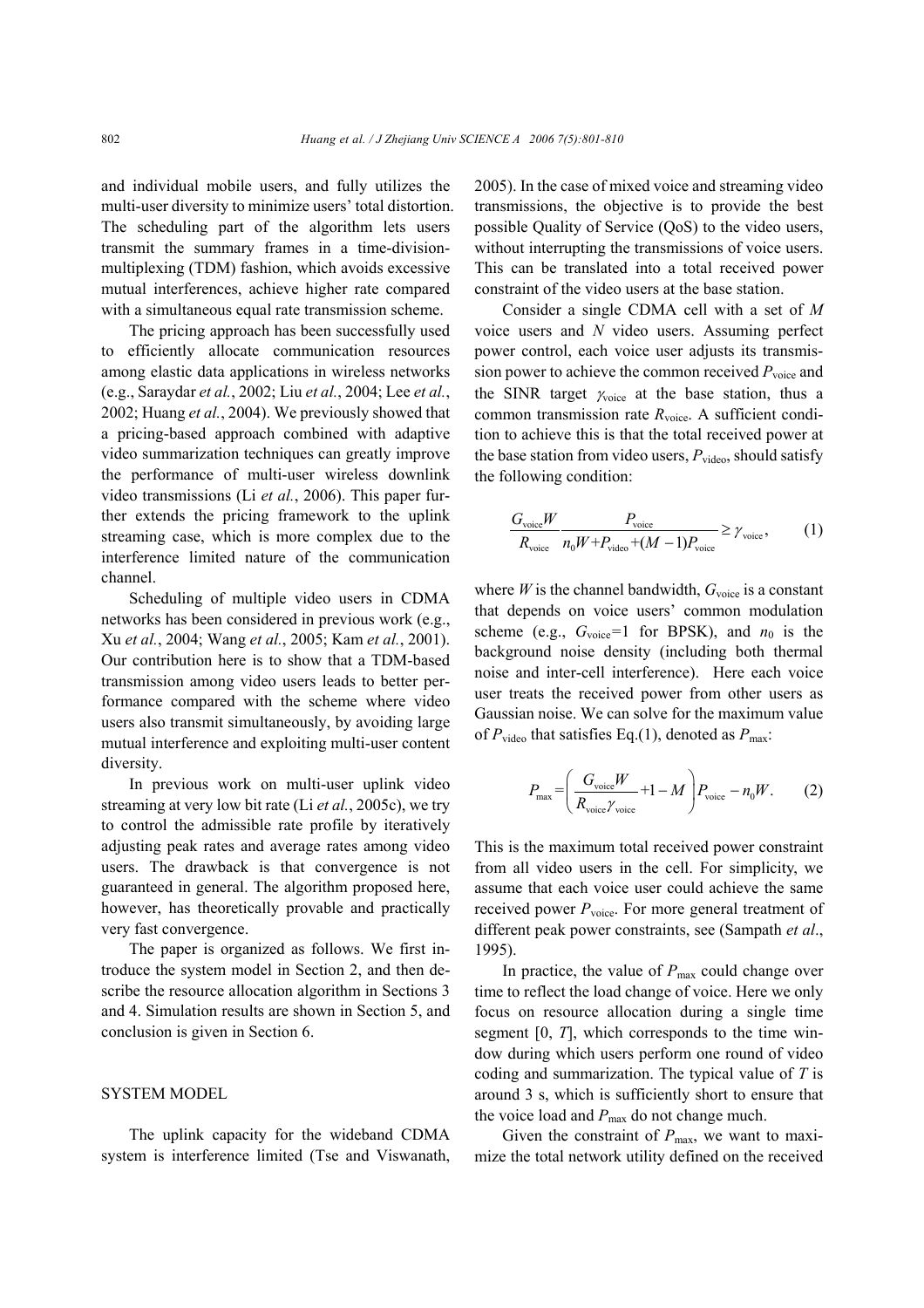video qualities (The qualities of the voice transmissions are guaranteed at fixed levels, and thus are not considered in the optimization). The optimization variables are  ${P_j(t)}_{1 \leq j \leq N}$ , where  $P_j(t)$  is the received power function of video user *j* at any time *t*∈[0, *T*]. The Network Utility Maximization problem is

$$
\max_{\{P_j(t)\geq 0\}_{1\leq j\leq N}} \sum_{j=1}^N U_j \left\{ \int_0^T R_j [\bm{P}(t)] \mathrm{d}t \right\},\newline \text{s.t.} \sum_{j=1}^N P_j(t) \leq P_{\text{max}}, \forall t \in [0, T],
$$
\n(3)

here  $R_i[P(t)]$  is the rate achieved by user *j* at time  $t \in [0, 1]$ *T*], and is a function of the received power allocation of all users,  $P(t) = [P_1(t),...,P_N(t)]$ .  $U_i$  is the utility function of user *j* and is increasing and strictly concave in the average transmission rate achieved during time [0, *T*] (An example of the utility function will be given in Section 3). Here we assume that each video user can achieve peak received power equal to  $P_{\text{max}}$ (For a user that cannot achieve  $P_{\text{max}}$ , it might be better for it to handoff to another base station with a better channel).

Due to the Variable Bit Rate (VBR) nature of the video streaming contents, it is likely that the optimal solution of Eq.(3) consists of time-varying functions. Together with the fact that the utility functions *Uj* usually do not have analytical forms, finding the optimal solutions of Eq.(3) is quite difficult. To simplify the analysis, we consider a TDM-based transmission scheme, where the video frames of different users are transmitted one at a time without overlapping.

There are two major motivations for using the TDM-based transmission. First, TDM transmission could avoid interferences among video users, who typically need much larger received powers at the base station (compared with voice users) to achieve enough transmission rate. As a result, multiple video users transmitting simultaneously would lead to excess interferences. A more detailed discussion of this point can be found in (Kumaran and Qian, 2003), where the authors show that to maximize the weighted rate in an uplink CDMA transmission, it is optimal to schedule "strong" users to transmit one-at-a-time, and "weak" users to transmit simultaneously in larger groups. Here a "strong" user has a high peak received power, and a "weak" user has a

low peak received power. In our context, video users are considered "strong" and voice users are considered "weak".

Second, the VBR nature of the video sources makes it a huge waste of resource to provide a constant rate pipe for each video user without taking the actual video content into consideration. Thus if users transmit simultaneously, the transmission rates need to be adjusted on a frame by frame basis to reflect the VBR nature of traffic. This would require the calculation of the optimal transmission rate for each frame considering its unique size and deadline constraint, and jointly find the optimal power levels that achieve such rates. This is computationally expensive and generate a lot of signaling overhead. On the other hand, the TDM-based transmission simplifies the scheduling problem by letting video frames to be transmitted at the highest rate possible, one by one, in the order of deadlines. This is quite easy to implement since the frame sizes and deadlines for a given time segment are typically available at the beginning of the frame due to buffering. Furthermore, the multi-user content diversity is naturally exploited under TDMbased scheduling.

#### PRICING-BASED RATE CONTROL

In this section, we aim at allocating averaged transmission rates among users to maximum total utility. The delivery deadlines of video frames will be considered in the scheduling algorithm described in the next section. Based on the discussion above, we can rewrite Eq.(3) in the following form

$$
\max_{\{t_j \ge 0\}} \sum_{j=1}^N \tilde{U}_j(t_j), \text{ s.t.} \sum_{j=1}^N t_j \le T, \tag{4}
$$

where

$$
\tilde{U}_j(t_j) = U_j(R_{\text{TDM}}t_j). \tag{5}
$$

Here  $R_{\text{TDM}}$  is the transmission achieved by letting only one user transmit with a received power  $P_{\text{max}}$ . A user *j*'s average transmission rate during time [0, *T*] is determined by the product of  $R_{\text{TDM}}$  and the active transmission time allocated to it, denoted by *tj*.

Eq.(4) could be solved by the standard dual decomposition technique. First relax the total transmis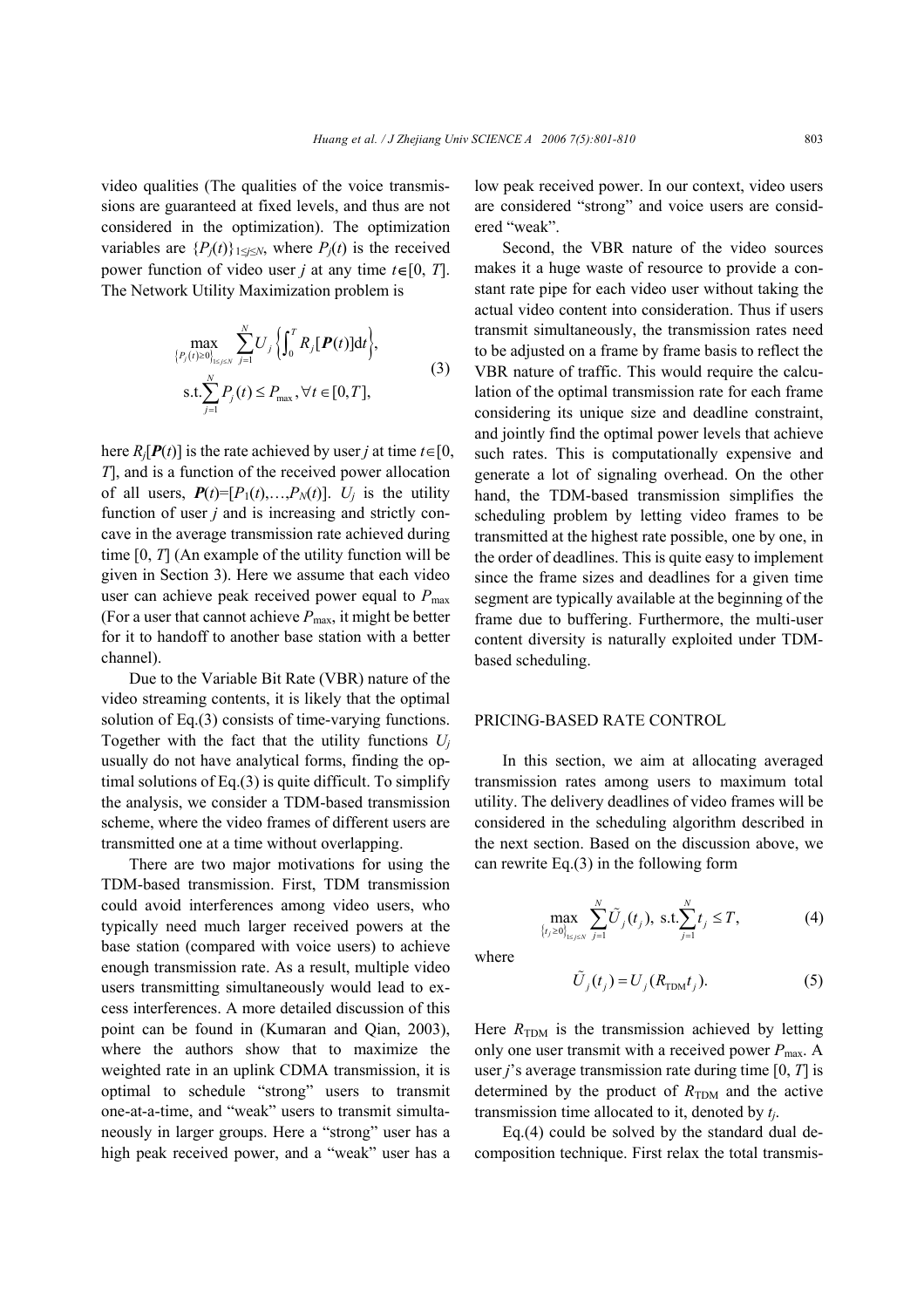sion time constraint by associating it with a dual price,  $\lambda$ . Then solving Eq.(4) is equivalent to maximizing the following Lagrangian, i.e.,

$$
\max_{t \ge 0} J(t, \lambda) = \sum_{j=1}^{N} \tilde{U}_j(t_j) - \lambda \left( \sum_{j=1}^{N} t_j - T \right)
$$
 (6)

for some optimal non-negative value  $\lambda$ . Here  $t = [t_1, \ldots, t_N].$ 

Let us first consider how to solve Eq.(6) for a fixed  $\lambda$ . We observe that Eq.(6) can be decomposed into several subproblems, one for each user. In other words, Eq.(6) can be solved by letting each user *j* find an optimal value of  $t_i(\lambda)$  such that

$$
t_j(\lambda) = \arg \max_{l_j} [\tilde{U}_j(t_j) - \lambda t_j]. \tag{7}
$$

Finding  $t_i(\lambda)$  in Eq.(7) requires more information on how the utility function is defined. Although any formulation with increasing and concave utility functions would work, here we focus on the case where the utility function is defined on the video quality in terms of summarization distortion level. Let  $V = \{f_0, f_1, \ldots, f_{n-1}\}\)$  be a sequence of video frames encoded at pre-determined PSNR quality levels from some video clip. The distortions introduced by the encoding process are given but not considered in the optimization in this paper. Further consider a summary sequence of *m* frames  $S = \{f_{l_0}, f_{l_1}, ..., f_{l_{n-1}}\}$  of the sequence *V*, where  $m \leq n$ . The sequence *S* is then transmitted through the wireless channel. After receiving *S* (assuming error free), the receiver reconstructs the original sequence *V* as  $V'_s = \{f'_0, f'_1, ..., f'_{n-1}\}$ by substituting the missing frames with the most recent frame that is in the summary *S*. The video summary quality, which is defined as the average distortion caused by the missing frames, is given as:

$$
D(S) = \frac{1}{n} \sum_{k=0}^{n-1} d(f_k, f'_k),
$$
 (8)

where  $d(f_k, f'_k)$  is the distance between the *k*th original frame in *V* and the corresponding constructed frame in *V*′. Therefore, the optimization problem in Eq.(7) can be transformed into the problem of summarization with a penalty in the transmission time,

$$
S_j^*(\lambda) = \arg\min_{S_j} D(S_j) + \lambda t_j(S_j), \tag{9}
$$

where the total transmission time  $t_i$  is determined by the resulting video summary sequence and the transmission rate. Eq.(9) can be solved with a Dynamic Programming approach at the video sources. More details can be found in (Li *et al.*, 2005b).

It is known from information theory (Cover and Thomas, 1991) that a variety of practical signal sources have strictly convex rate-distortion function. This is also the case empirically for the rate-summarization distortion function,  $D(S_i)$ , as shown in (Li *et al.*, 2005a). As a result, the utility *Uj* is an increasing and strictly concave function of the rate, so is  $\tilde{U}_i(t_i)$  in transmission time  $t_i$ . An example of the rate-distortion trade-off curve is plotted in Fig.1, where the video sequence corresponds to frames 150~239 from the "Foreman" sequence. The distortion per frame is the total distortion divided by 90 (i.e., the total number of frames in the time segment).



**Fig.1 Rate-distortion trade-off curve of frames 150~239 from the "Foreman" sequence in a 3 s time segment** 

Once  $S_j^*(\lambda)$  is found, the corresponding transmission time  $t_i[S_i(\lambda)]$  can be computed assuming a rate of  $R_{\text{TDM}}$ . Each user *j* sends the value of  $t_i[S_i(\lambda)]$  to the base station, who wants to solve the following dual problem

$$
\max_{\lambda \ge 0} J[t(\lambda), \lambda]. \tag{10}
$$

This can be solved by a subgradient search on  $\lambda$ , where the subgradient is determined by the degree of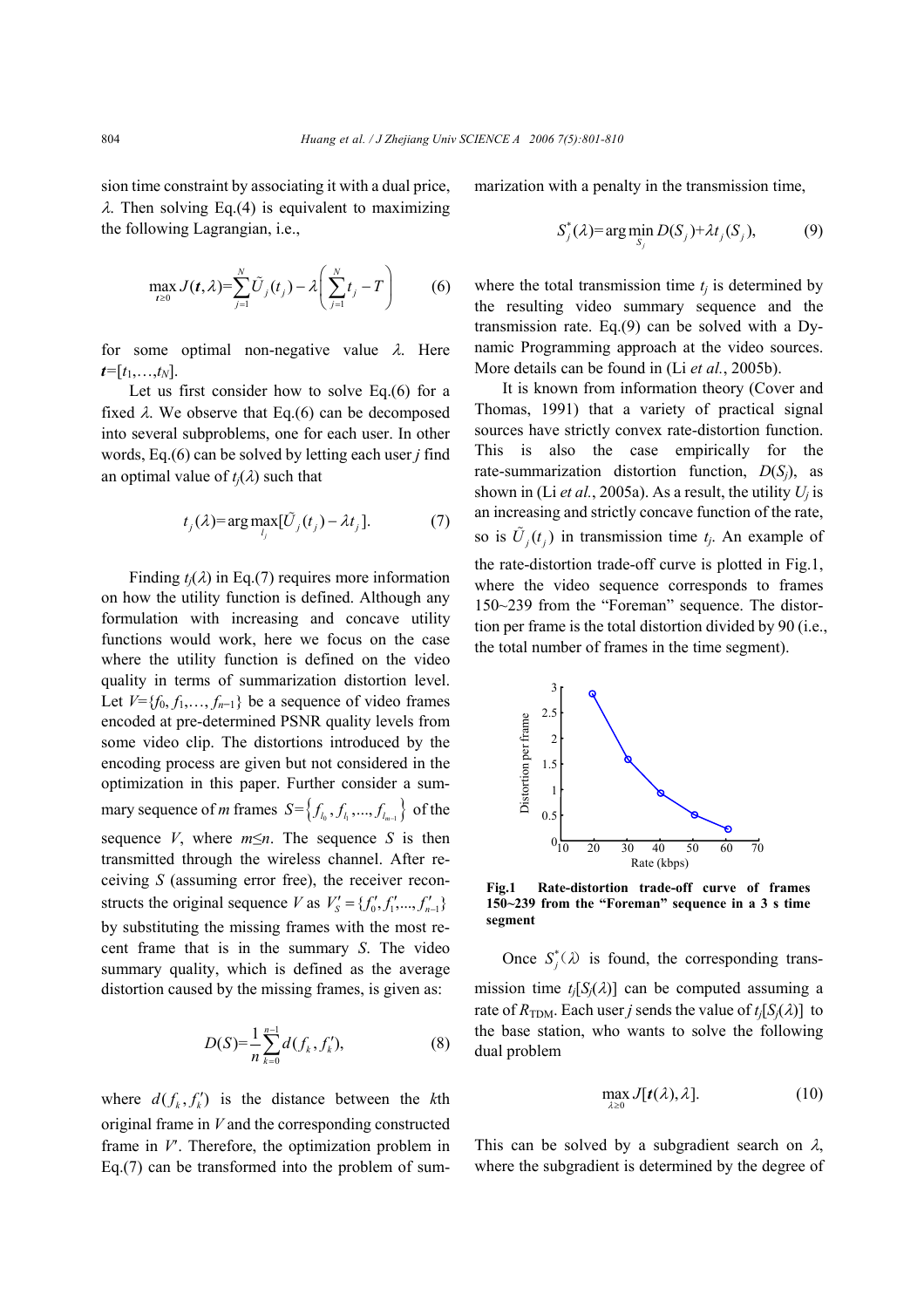violation of the time constraint. To be specific, the price  $\lambda$  could be updated according to Eq.(11):

$$
\lambda^{i+1} = \max\left\{0, \lambda^i + \alpha^i \left\{ \sum_{j=1}^N t_j [S_j(\lambda^i)] - T \right\} \right\},\qquad(11)
$$

where  $\alpha^i$  is the step-size at price iteration *i*. In Eq.(11), if the requested total transmission time is larger than *T*, the price increases in the next iteration, and the price decreases if the requested total time is below *T*.

**Proposition 1** If the step-sizes satisfy  $\lim_{i \to \infty} \alpha^i = 0$  and  $\sum_i \alpha^i \to \infty$  $\alpha^i \rightarrow \infty$ , then updating Eq.(7) to Eq.(11) converge

to the optimal solution of Eq.(4).

The proposition can be shown by techniques similar to those of (Srikant, 2004), thus is omitted here.

In the rate control algorithm, we vertically decompose the NUM problem in Eq.(3) into video summarization Eq.(6) that can be solved in the application layer, and rate control Eq.(10) that can be solved in the transport layer. Furthermore, horizontal decomposition is used such that Eq.(6) can be solved in a distributed fashion by letting each video user solve a subproblem Eq.(7). More on the framework of "Layering as Optimization Decomposition" can be found in (Chiang *et al*., 2006).

Let us denote the price that corresponds to the optimal solution of Eq.(4) as  $\lambda^*$ , then the resulting  $[S_j(\lambda^*)]$  or  $[t_j(\lambda^*)]$  are just indications of the resource consumption levels for delivering certain level of utility for each user. The actual transmission schedule of individual frames is computed by the scheduling algorithm in the next section.

### TDM-BASED GREEDY SCHEDULING

To ensure satisfactory reception of the video streaming application, each video summary frame has to be delivered to the receiver before a certain deadline. The pricing-based rate control algorithm leads to "optimal" averaged rate allocation without considering the deadlines of video summary frames. The GREEDY scheduling algorithm in this section aimes at meeting all the deadline requirements.

Since here we only consider the uplink transmission, and would like to upper-bound the delay of the frames received at the base station. The deadline constrained downlink video streaming considered in (Li *et al*., 2006) can be jointly used with the approach in this paper to provide bounded end-to-end delay guarantees.

The delivery deadline of each summary frame is determined by three components: the initial delay of all frames  $F_{\text{ini}}$ , its position delay  $F_{j,\text{position}}$ , and the total length of the current time segment *T*.

The initial delay  $F_{\text{ini}}$  is typically determined by the sizes of users' first frames. Since each user's first frame in a time segment is intra-coded with a typical large size, it has to be included in its summary frames. For these first frames, their deadlines equal the values of initial delay, since the values of  $F_{j,position}$  for these frames are zero. For other summary frames,  $F_{j,position}$ is determined as follows. If frame *j* is the 45th frame in its original source sequence  $V$ , and the sampling rate of the frames is 30 Hz, then  $F_{j, \text{position}} = (45-1)/30$  s. The −1 here is due to the fact that we consider the position of the first frame as time 0. Finally, the entire summary frames need to be delivered within the current time segment, i.e., not interfering with the transmission of frames in the next time segment. Thus the deadline of packet *j* is

$$
T^j = \min(F_{\text{ini}} + F_{j, \text{position}}, T). \tag{12}
$$

Assume all video summary frames from different users which are to be transmitted in time segment [0, *T*] are available at time 0 by proper buffering, the users communicate the frame sizes and deadlines to the base station. The GREEDY algorithm works as follows. The base station first sorts the frames in increasing order of the delivery deadline and then lets the frames to be transmitted one-at-a-time, at constant rate  $R_{\text{TDM}}$ , such that the received SINR of each frame meets the target value

$$
\frac{G_{\text{video}}W}{R_{\text{TDM}}} \frac{P_{\text{max}}}{n_0 W + MP_{\text{vice}}} \ge \gamma_{\text{video}},\tag{13}
$$

here  $G_{video}$  is a constant that depends on the modulation scheme used for the video traffic (e.g.,  $G_{\text{video}} = 2$ for QPSK). Assume the *j*th frame in the sorted se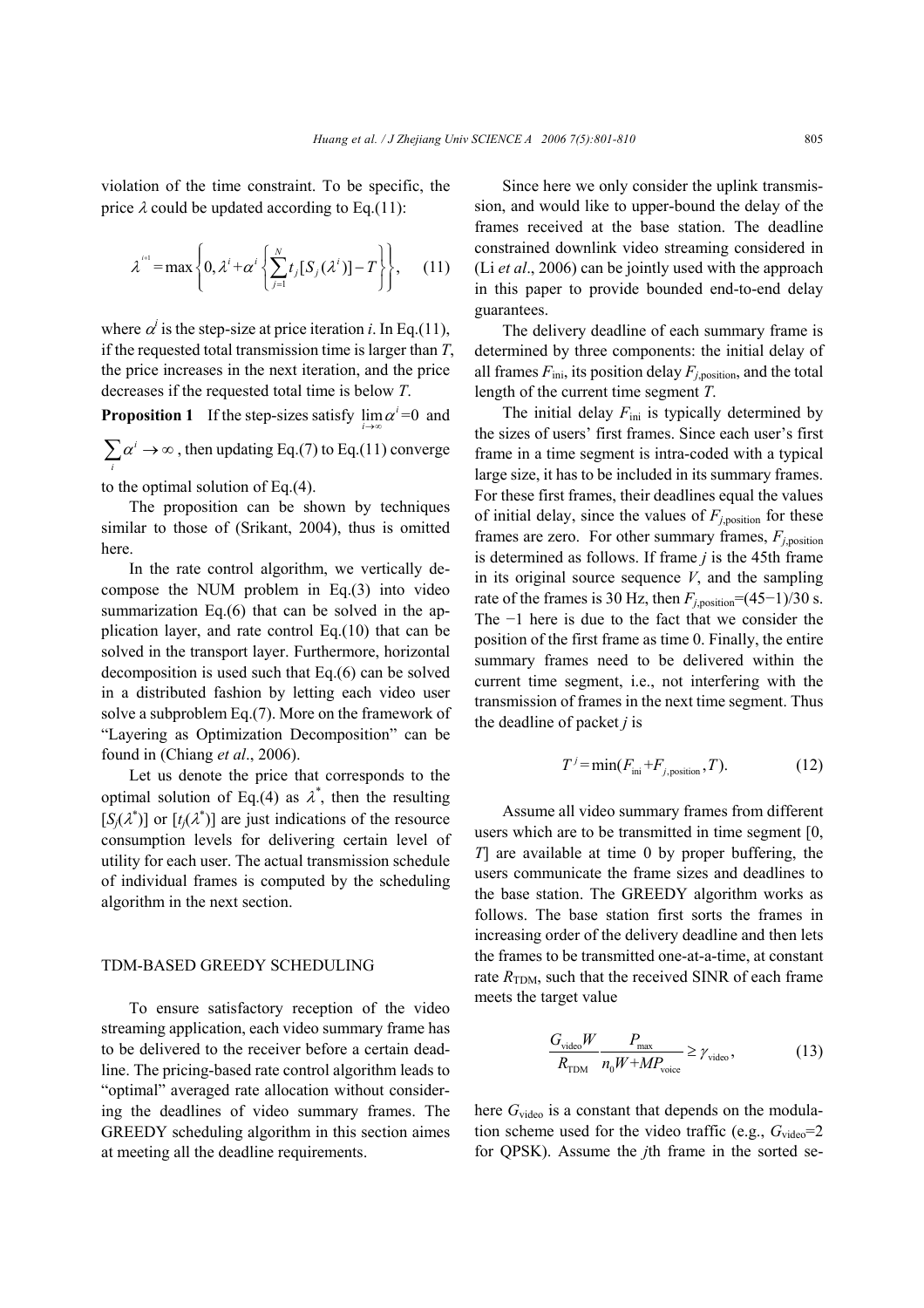quence (containing summary frames from all users) has a frame size  $B^j$ , it then takes time equal to  $B^j/R_{\text{TDM}}$ to transmit this frame.

GREEDY algorithm is simple and is optimal among all TDM-based algorithms:

**Proposition 2** If any TDM-based scheduling algorithm can meet the deadlines of all video frames, the GREEDY scheduling algorithm also can.

Proposition 2 can be proved as follows: pick any TDM-based scheduling algorithm where all deadlines are met and one or more packets are transmitted out of the deadline order. Then by rearranging the corresponding out of order packets by the deadline as in the GREEDY algorithm, all the deadline constraints are still satisfied.

It can be shown that if no TDM-based scheduling algorithm can meet all deadline constraints, then the GREEDY algorithm incurs the least deadline violation. To formally state the result, let us define

$$
\Delta^{\Pi} = \max_{i} (T_{\Pi}^{j} - T^{j}). \tag{14}
$$

as the maximum delay violation under TDM-based scheduling policy  $\Pi$ , where  $T_{\Pi}^{j}$  denotes the actual delivery time of the *j*th packet under TDM-based algorithm *Π*. If  $\Delta^{n} \leq 0$ , then all deadline constraints are met. We have

**Proposition 3** Among all TDM-based scheduling algorithms, the GREEDY algorithm yields the smallest value of  $\Delta^{\Pi}$ .

In fact, Proposition 2 is just a special case of Proposition 3, and the same proof technique can be generalized to prove the latter.

In the case of  $\Delta^{\text{GREEDY}}$  > 0, the base station must increase price so that video users request less rate. One way of adjusting price is by the following

$$
\lambda^{i+1} = \max\{0, \lambda^i + \beta \max[\Delta^{\text{GREEDY}}(\lambda^i), 0]\},\qquad(15)
$$

where  $\beta$  is a small step-size. In other words, the price is increased until the resulting frame sequences are schedulable (i.e., all deadline constraints can be met under GREEDY algorithm). There is a trade-off between the value of  $\beta$  and convergence speed. If  $\beta$  is large, then the schedulability can be achieved by a few adjustments; however, a significant portion of the time segment [0, T] might be wasted. If  $\beta$  is small,

then it takes longer to achieve schedulability, and the resource utilization will be higher. In either case, since users' average transmission rates decrease with  $\lambda$ , the price adjustment process in Eq.(15) always converges.

# SIMULATION RESULTS

We choose four video clips with different content activity levels, similar as in (Li *et al.*, 2006). Clips 1 and 2 are frames 150~239 and frames 240~329 from the "Foreman" sequence, and clips 3 and 4 are frames 50~139 and 140~229 from the "Mother-daughter" sequence, respectively. There are 90 frames within each video clip at a sampling frequency of 30 Hz, which corresponds to a time segment of *T=*3 s. Besides the GREEDY scheduling algorithm, we also simulate a simultaneous transmission scheme with equal constant rate (SIMCONST), where all four video users are allowed to transmit simultaneously with equal rates. In other words, the received power from each of the video user is the same as that at the base station in the SIMTRANS scheme, and no scheduling across users is needed due to simultaneous transmission.

Table 1 lists the simulation parameters that are kept constant throughout this section. These values are just chosen for illustration purpose instead of being from any particular standard, and our proposed algorithm is applicable to any version of CDMA networks.

**Table 1 Simulation parameters** 

| Entity                  | Symbol                  | Value                      |  |
|-------------------------|-------------------------|----------------------------|--|
| Bandwidth               | W                       | 1.228 MHz                  |  |
| Noise density           | $n_0$                   | $8.3 \times 10^{-7}$ mW/Hz |  |
| Voice target SINR       | $\chi_{\rm oice}$       | 6 dB                       |  |
| Voice modulation        |                         | <b>BPSK</b>                |  |
| Voice received power    | $P_{\rm voice}$         | 1 mW                       |  |
| Voice spreading gain    | $G_{\text{voice}}$      | 12.8                       |  |
| Voice transmission rate | $R_{\rm voice}$         | 9.6 kbps                   |  |
| Video target SINR       | $\chi$ <sub>video</sub> | 6 dB                       |  |
| Video modulation        |                         | <b>OPSK</b>                |  |
|                         |                         |                            |  |

We first compare the video users' total achievable rate under GREEDY and SIMCONST algorithms for different voice user load. Under GREEDY, we plot the maximum rate achieved by allowing only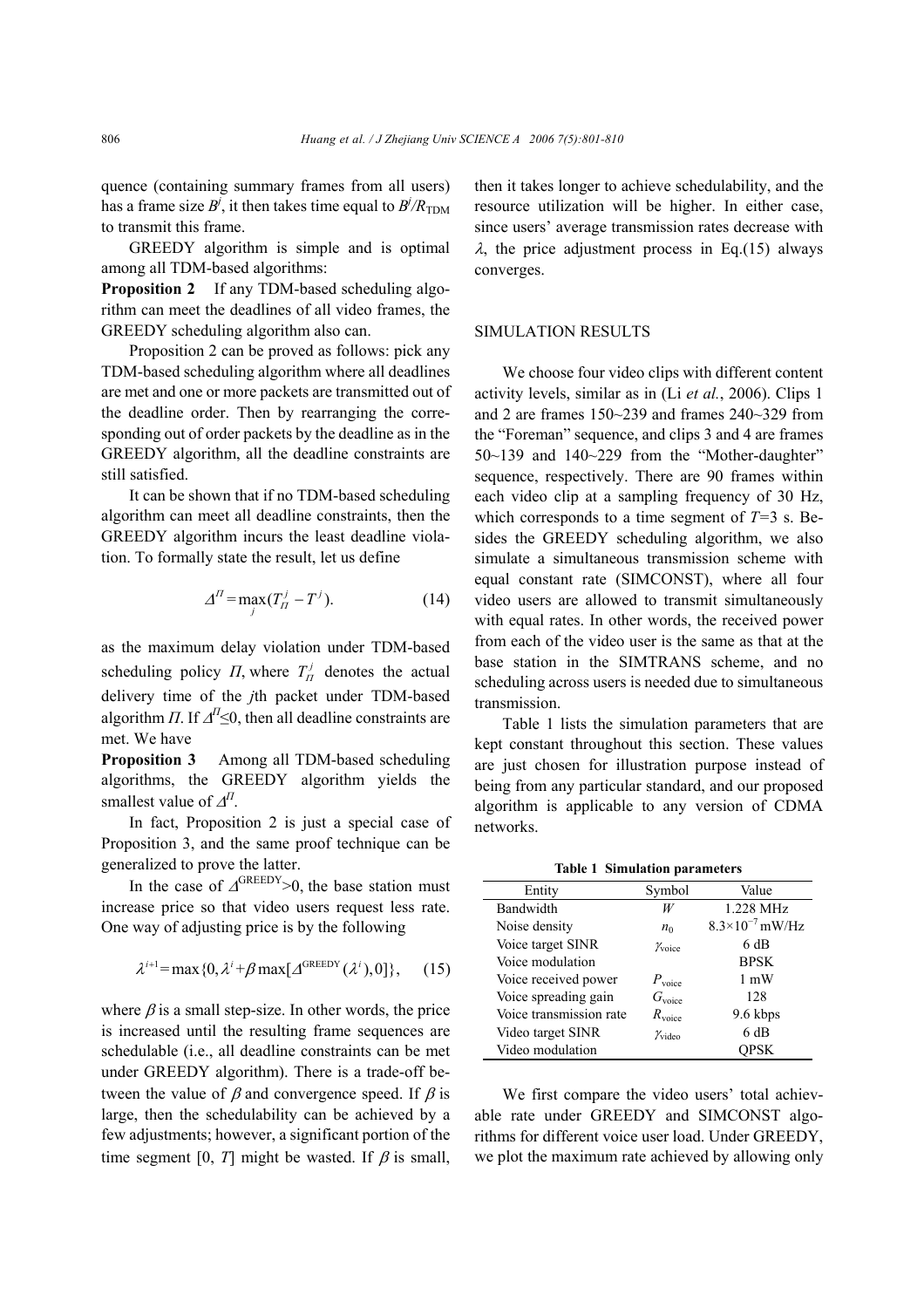one user to transmit. Under SIMCONST, we plot the total rate achieved by all four users. Fig.2 shows that video users' total achievable rate decreases with the number of voice users, and becomes zero when there are more than 31 voice users in the system. In other words, the system's ability to support video users depends heavily on the current voice load in the cell. It is also clear that GREEDY algorithm always outperforms SIMCONST, at a rate gap of more than 200% when the voice load is low. In that case, the mutual interference among video users becomes the bottleneck in achieving high rate under SIMCONST.



**Fig.2 Total achievable rate comparison between GRE-EDY and SIMCONST** 

As we argued in Section 2, a TDM-based transmission scheme among "strong" uplink users not only achieves higher rate but also efficiently exploits multi-user content diversity. To illustrate this point, let us consider a cell with 28 voice users, where the GREEDY algorithm offers almost the same total rate as the SIMCONST. For the rest of the simulation, we will further assume the following Table 2 parameters.

**Table 2 Further simulation parameters** 

| Entity                             |                  | Symbol Value               |
|------------------------------------|------------------|----------------------------|
| Number of voice users              | M                | 28                         |
| Maximum video received power       | $P_{\text{max}}$ | 4 mW                       |
| Video rate under GREEDY            |                  | $R_{\text{TDM}}$ 84.7 kbps |
| Video rate per user under SIMCONST |                  | $R_{CR}$ 19.2 kbps         |

First consider the pricing-based rate control algorithm. Based on the assumption of TDM scheduling, pricing on transmission time is equivalent to pricing on the achievable rate. We start from an initial price  $\lambda=0.1$ , and use diminishing step-sizes  $\alpha^{i}=0.05/i$ that satisfy the conditions in Proposition 1. The iteration stops when the total transmission time of four

video users achieves more than 99% of the time segment length (i.e., 3 s). Fig.3 shows the convergence of price in 6 iterations, with a final optimal price  $\lambda^* = 8.674 \times 10^{-3}$ .



Fig.4 shows how the summarized distortion per frame of each individual user decreases (or increases) as the price decreases (or increases). Depending on the video contents that determine the specific rate-distortion functions, users experience different levels of distortions under the same price. Among the four users, user 2 experiences the largest distortion due to the large temporal variations of its contents. Users 3 and 4 achieve similar distortions that are much smaller than those of users 1 and 2, due to the small time variations in the contents.



Fig.5 shows how the total transmission time of the summarized packets changes during the iteration. If we relax the convergence criterion from 99% to 80% (i.e., the price converges when it first enters the region bounded by the two dashed lines in Fig.5), then the convergence time can be shortened by half. This reflects a trade-off between the computational complexity and resource utilization efficiency.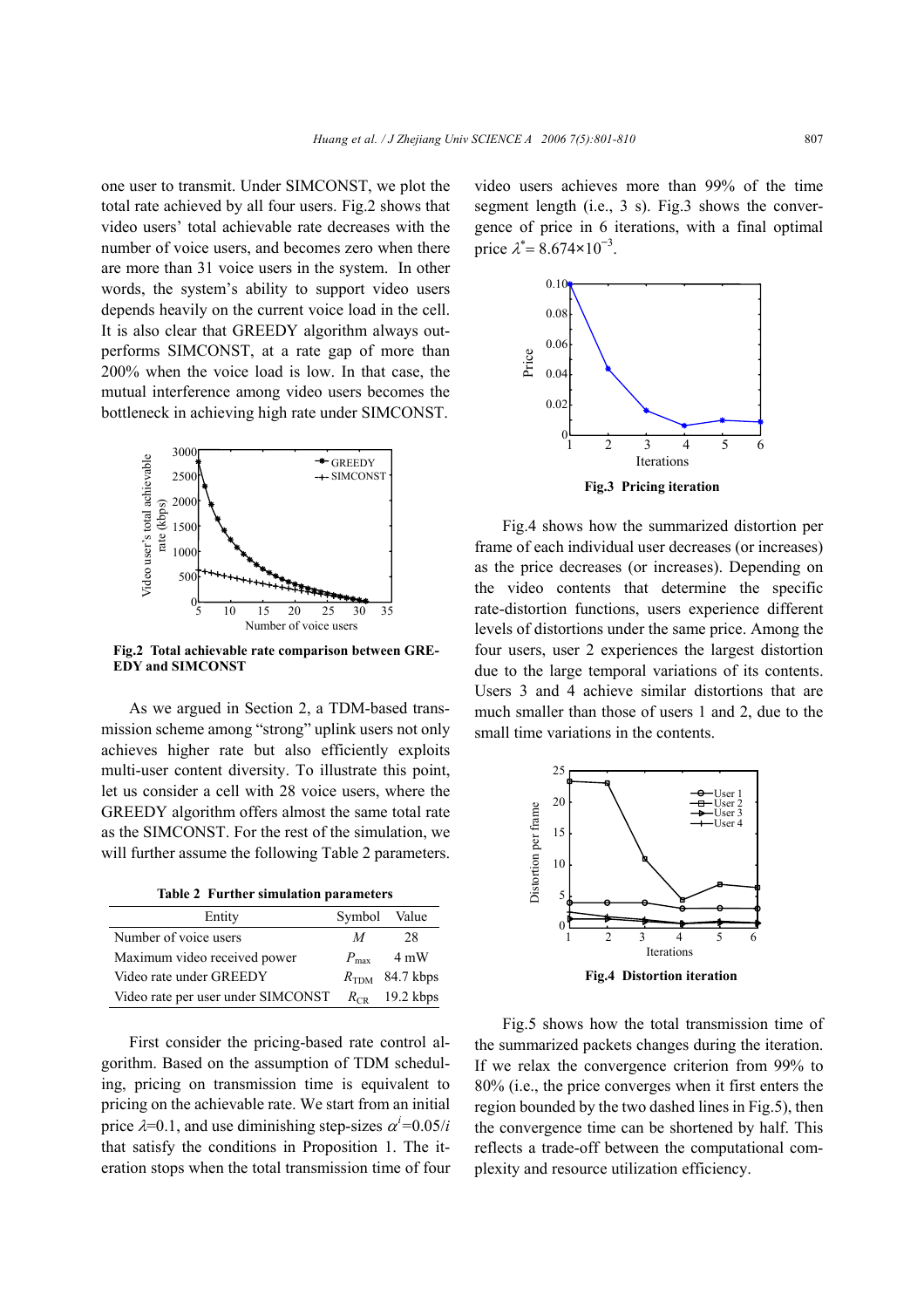

The pricing algorithm will introduce additional delay into the system due to its iterative nature, and this delay can be leveraged by having sufficient buffer at the transmitter of each mobile device. Assume that each video transmitter has enough buffers to hold all the packets over two time segments. During the transmissions of the frames for the first time segment, the price iteration and summarizations for the frames to be transmitted in the second time window can take place in a distributed fashion among the base station and the mobile users. The iterative pricing process will not lead to any additional reception delay at the base station if the convergence can be achieved within one time segment length.

If there are not enough buffers available at the transmitters' side, then a system designer needs to carefully choose the iteration parameters to trade-off the convergence speed and performance. In general, the convergence speed of the pricing algorithm depends on the video contents, the initial price, the choice of step-sizes and the stopping criterion. Except the video contents that cannot be adjusted by the system, all other factors can be continuously tuned based on experiences to offer the best trade-off between convergence and performance. Typically the requirement of faster convergence inevitably leads to degraded performance since the resource (transmission time) may not be fully unutilized (e.g., reducing the stopping criterion from 99% to 80% as explained before). This trade-off becomes more important as the number of video users increases. We want to emphasize that the convergence time does not increase linearly with the number of users, since the most time consuming operation is the summarization process, which is performed by users in parallel.

The resulting video summary distortions based on the optimal price  $\lambda^*$  are plotted in Fig.6. The vertical arrows indicate video summary frame locations in the sequence. Notice that the distortion is zero at summarized frame locations, since the received frames are exactly the same as the original frames before summarization. The optimal price gives a good trade-off between total transmitting time and total video summary distortions. Clips 1 and 2 are coded at an average *PSNR* of 27.8 dB, and clips 3 and 4 at 31.0 dB. The resulting average bit rates for 4 clips are 18.26, 47.79, 8.04 and 10.22 kbps, respectively.



**Fig.6 Resulting video summary distortion at the optimal pricing** 

Given the summarization results, the GREEDY algorithm performs scheduling based on sorted packet deadlines. The corresponding received power functions of users are plotted in Fig.7, and the corresponding delivery deadlines are plotted in Fig.8. Under an initial delay of 30 frames (1 s), the GREEDY algorithm successfully transmits all packets within 3 s and meets all deadline requirements.

As we mentioned in Section 4, if the current summary frames cannot be scheduled (i.e., deadline violation occurs), then the base station needs to increase the price and let the users re-compute the summarizations. However, in all the simulations that we perform, the summarization result from the pricing-based rate control is always schedulable. This is due to the fact that by taking advantage of the multi-user content diversity, the deadline requirements of the summary frames are typically spread out through the time segment, thus is relatively easy to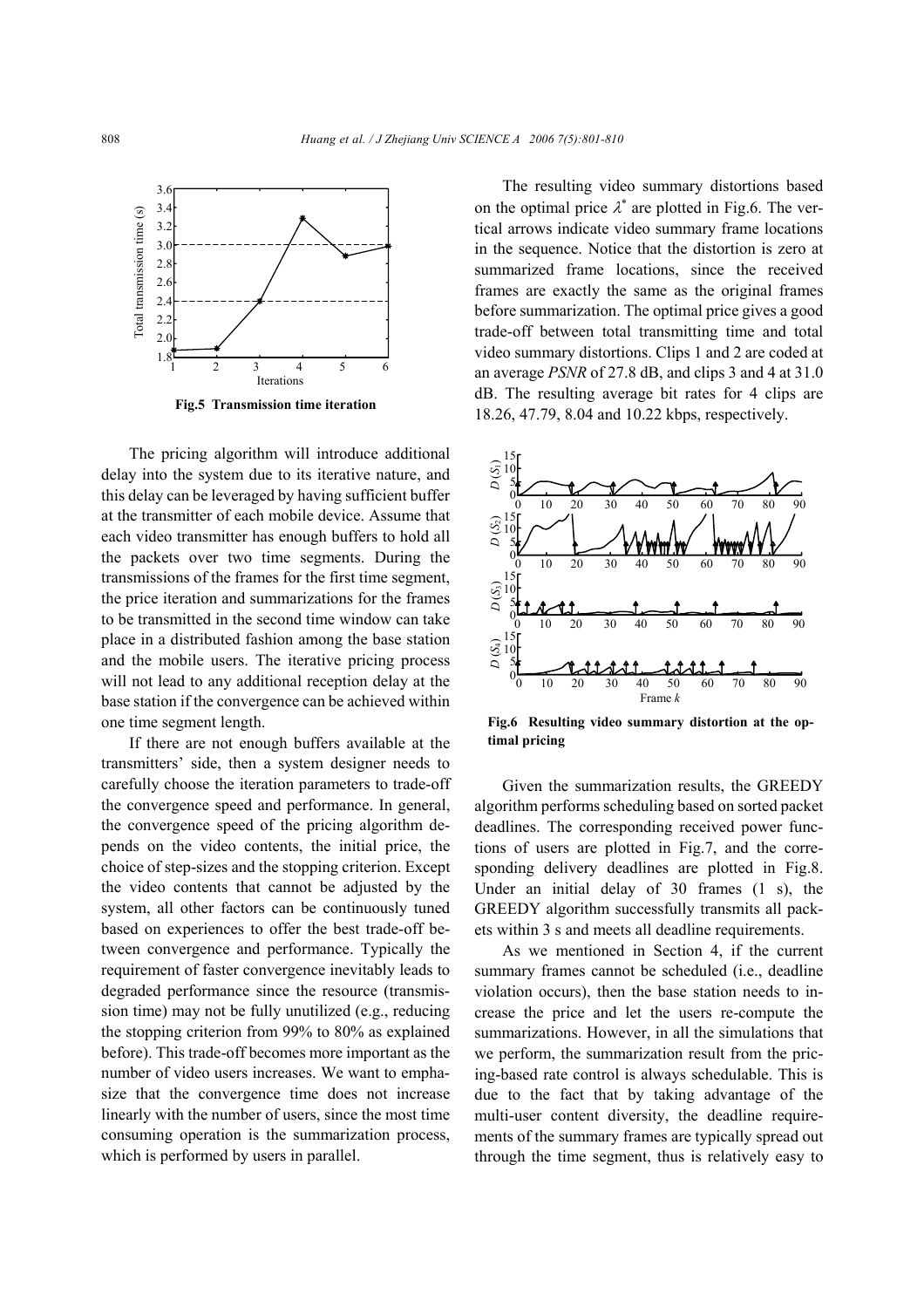satisfy. This implies that as long as there are enough content differences among the video users, the two stages of the algorithm can be operated separately in practice. This avoids unnecessary iterations among the two stages and ensures fast convergence of the algorithm.



**Fig.7 Video users' received powers at the base station under GREEDY scheduling algorithm (power is measured in mW)**



**Fig.8 Frame delivery deadlines under GREEDY scheduling algorithm** 

For comparison purpose, we also simulate the SIMCONST scheme, where all four video users are allowed to transmit simultaneously. The base station can only guarantee a constant rate of 19.2 kbps for each user. The users perform summarizations based on the guaranteed rates, so that all the summary frames can be transmitted within their individual deadline constraints. The resulting summary distortions are shown in Fig.9. The averaged distortions per frame for all users are 2.85, 31.43, 0.059 and 0.068, respectively, with a total distortion per frame of 34.4. As comparison, the averaged distortions per frame for all users achieved under pricing-based rate control are 3.09, 6.42, 0.76 and 0.81, respectively (Fig.4), with a total distortion per frame of 11.09. Under SIM-CONST, user 2 suffers a much larger distortion due to its busy contents. As a result, the total distortion per frame increases more than 200% in the pricing-based approach to SIMCONST.



**Fig.9 Resulting summary distortion under SIMCONST scheme** 

### CONCLUSION AND REMARKS

In this paper, we consider a cross-layer design approach for uplink video streaming in a single CDMA cell. The application layer (video coding), transport layer (rate control) and data link layer (scheduling) are jointly optimized. We propose a two-stage resource allocation scheme, which includes a pricing-based rate control algorithm and TDMbased GREEDY scheduling algorithm. In the rate control algorithm, the base station announces a price for the rate, and the mobile video devices independently choose their average rate by performing optimal content-aware video summarization based on both the price and their utility functions. In other words, the operations in the application layer (video coding and